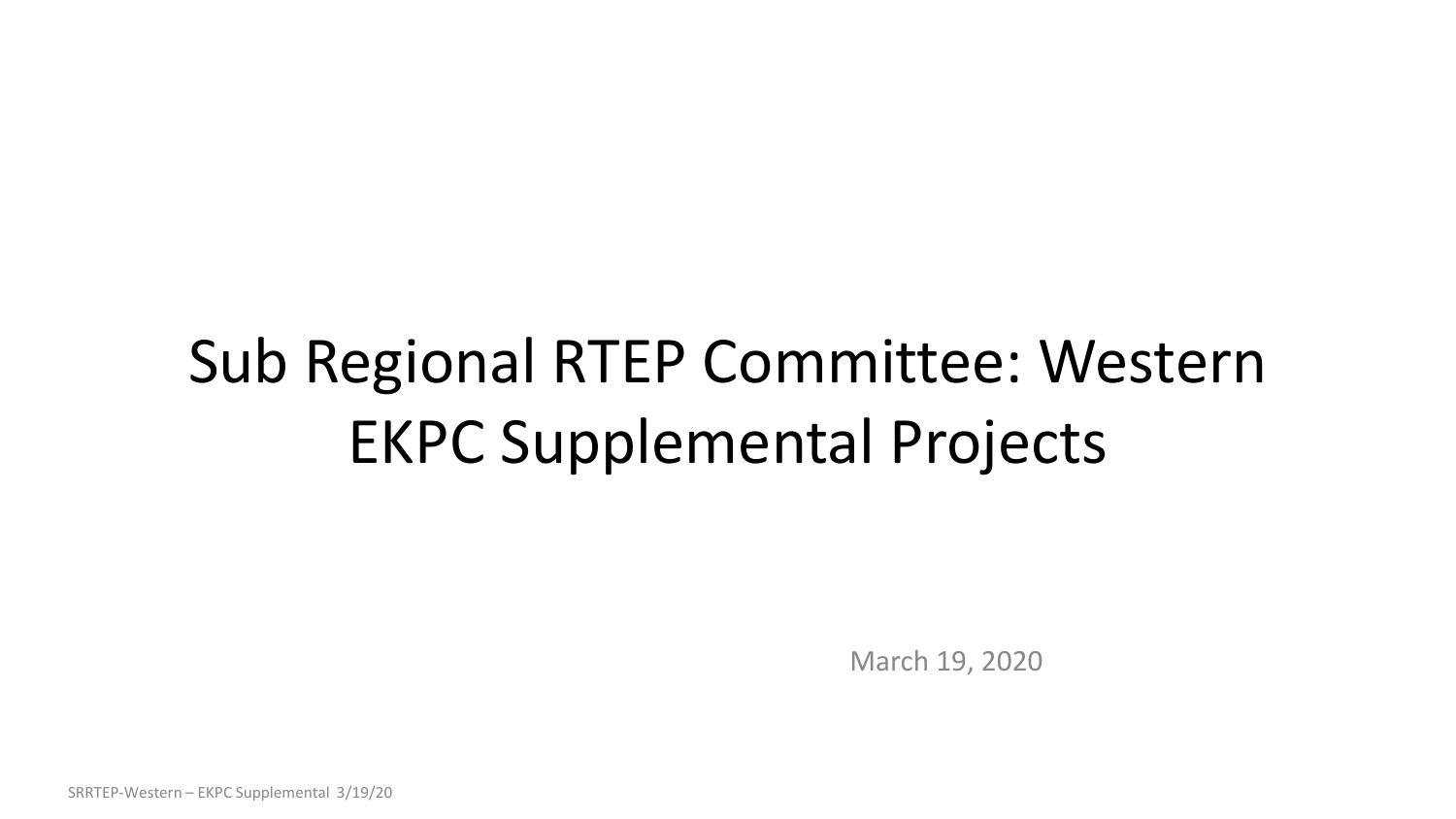## Needs

Stakeholders must submit any comments within 10 days of this meeting in order to provide time necessary to consider these comments prior to the next phase of the M-3 process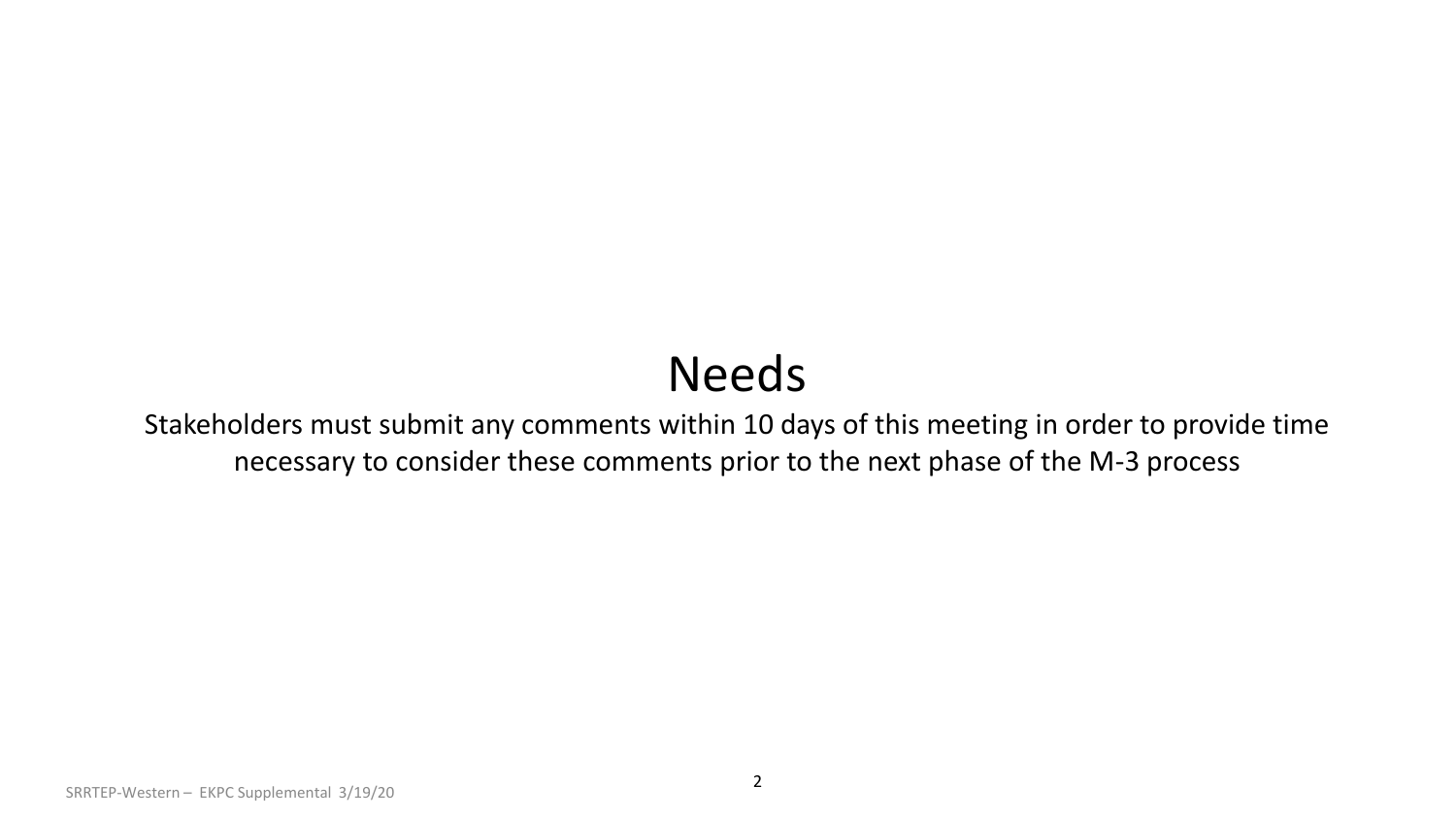### EKPC Transmission Zone M-3 Process Cincinnati/Northern KY Airport Area Customer Service



**Need Number:** EKPC-2020-002

**Process Stage:** Need Meeting – March 19, 2020

**Supplemental Project Driver:** 

Customer Service

**Specific Assumption Reference:**

EKPC Assumptions Presentation Slide 11

#### **Problem Statement:**

The distribution cooperative serving the area in the vicinity of the Cincinnati/Northern Kentucky International Airport has requested that EKPC develop a solution to improve service reliability to customers, provide back-feed capability, and add substation transformer capacity for expected load growth in the area. This area is currently served by EKPC's W.M. Smith distribution substation. The footprint of that substation is compressed, and future expansion is not possible at that location. Additionally, the existing substation is located on the fringe of the load pocket and is not adjacent to the airport, where the growth is expected to occur.

#### **Model:** N/A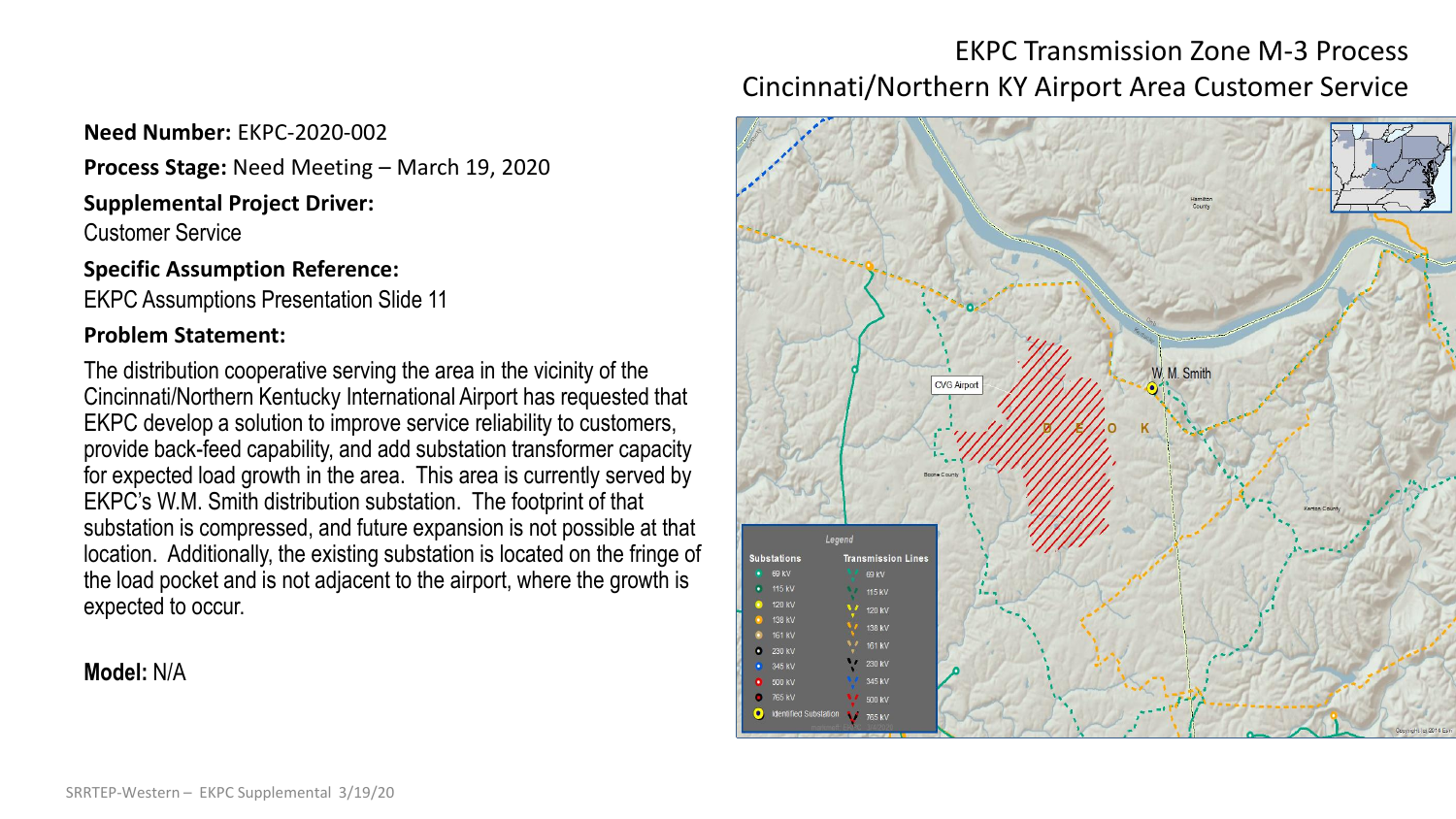## Appendix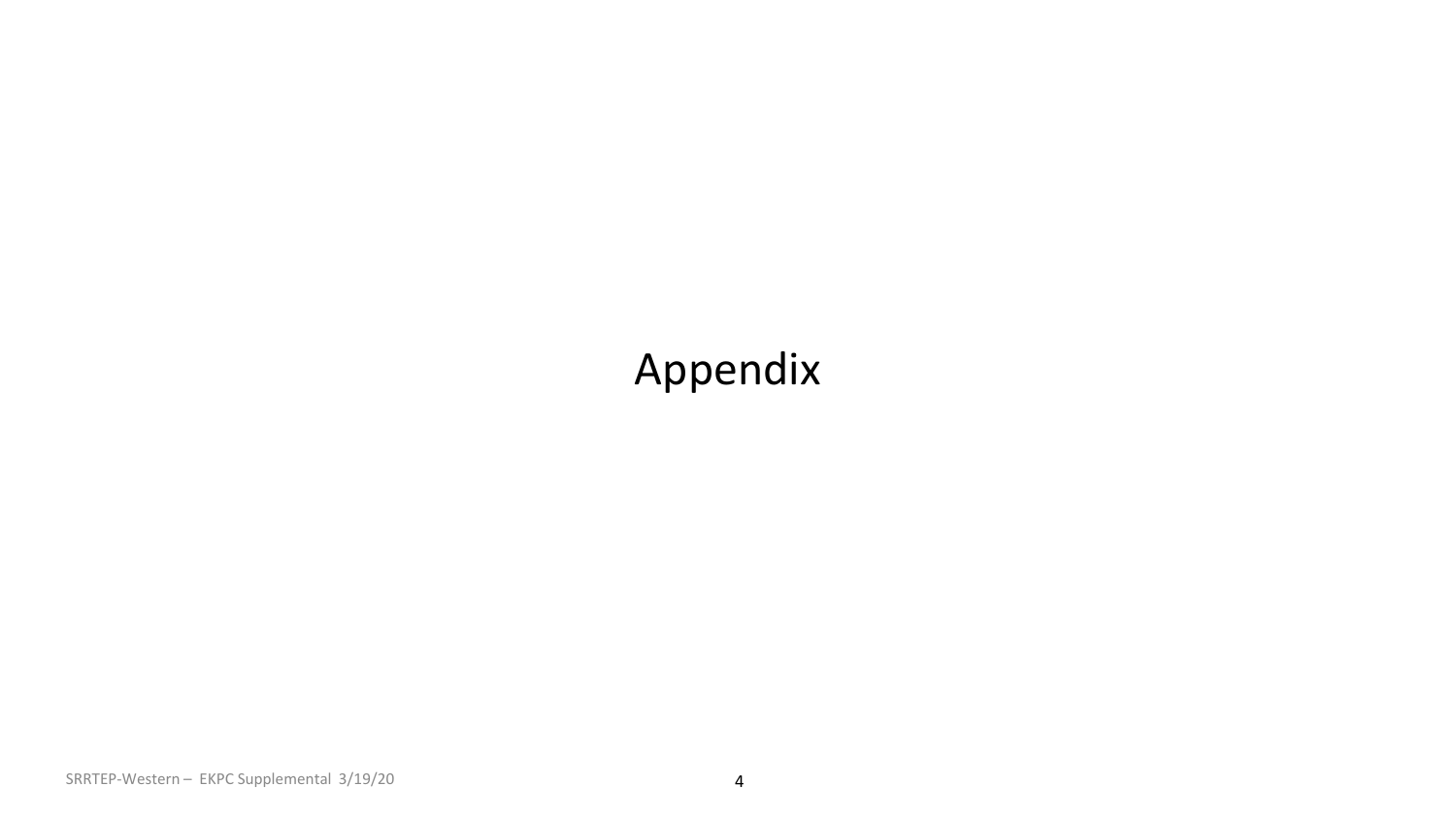## High Level M-3 Meeting Schedule

| Assumptions  | <b>Activity</b>                                | Timing                             |
|--------------|------------------------------------------------|------------------------------------|
|              | Posting of TO Assumptions Meeting information  | 20 days before Assumptions Meeting |
|              | Stakeholder comments                           | 10 days after Assumptions Meeting  |
|              |                                                |                                    |
|              |                                                |                                    |
| <b>Needs</b> | <b>Activity</b>                                | Timing                             |
|              | TOs and Stakeholders Post Needs Meeting slides | 10 days before Needs Meeting       |
|              | Stakeholder comments                           | 10 days after Needs Meeting        |

| <b>Activity</b>                                    | Timing                           |
|----------------------------------------------------|----------------------------------|
| TOs and Stakeholders Post Solutions Meeting slides | 10 days before Solutions Meeting |
| Stakeholder comments                               | 10 days after Solutions Meeting  |

| Submission of    | <b>Activity</b>                                       | Timing                                                                                         |
|------------------|-------------------------------------------------------|------------------------------------------------------------------------------------------------|
| Supplemental     | Do No Harm (DNH) analysis for selected solution       | Prior to posting selected solution                                                             |
| Projects & Local | Post selected solution(s)                             | Following completion of DNH analysis                                                           |
| Plan             | Stakeholder comments                                  | 10 days prior to Local Plan Submission for integration into RTEP                               |
|                  | Local Plan submitted to PJM for integration into RTEP | Following review and consideration of comments received after<br>posting of selected solutions |

**Solutions**